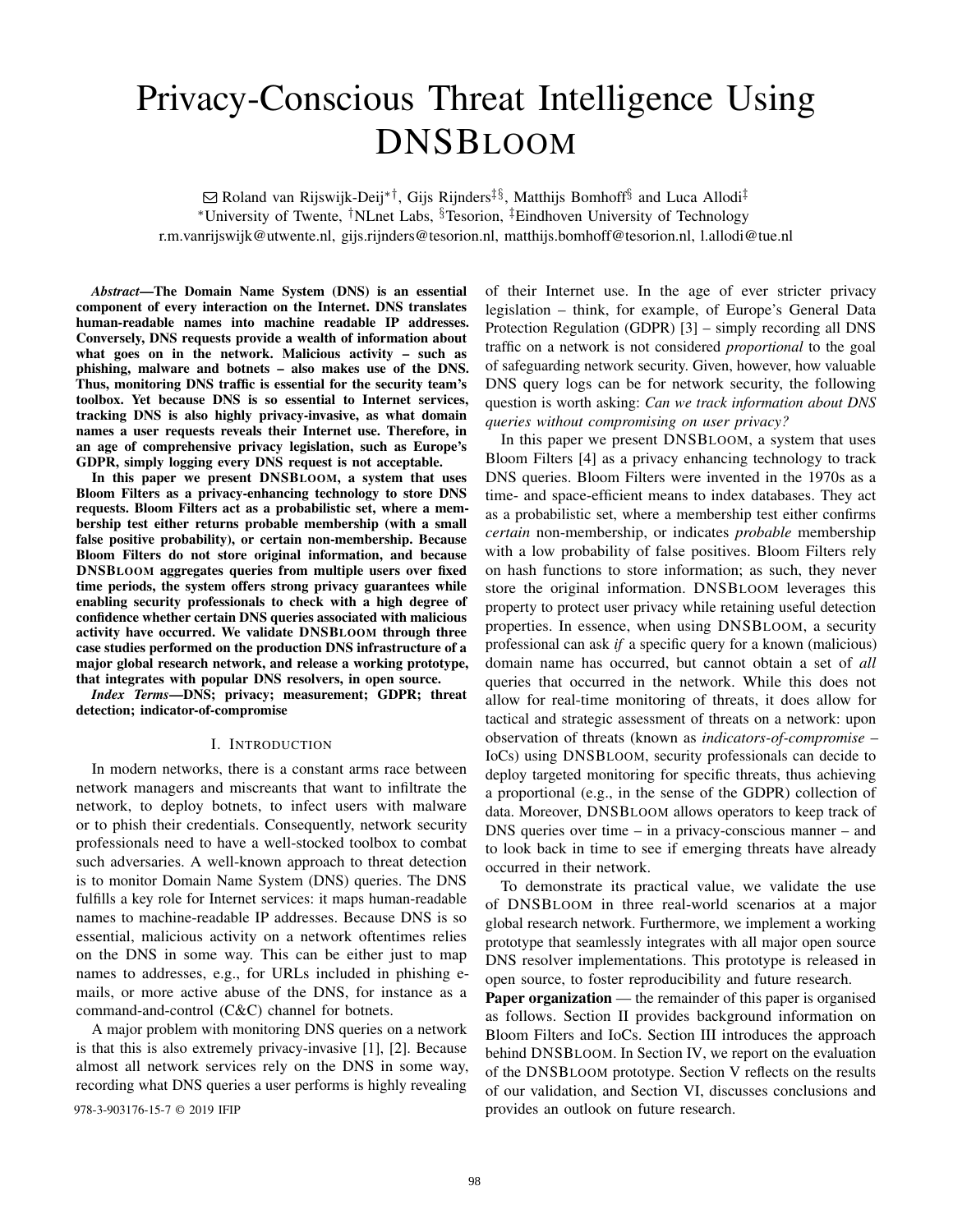

Fig. 1. Mapping an element to a Bloom Filter

#### II. BACKGROUND

#### *A. Bloom Filters*

Bloom Filters – named after their inventor, B.H. Bloom – were devised in the 1970s as a space-saving way to speed up lookups in databases [4]. The essential goal of a Bloom Filter is to function as a fail-fast lookup function that can quickly determine that an element is *not* in a set. This is useful, for example, in database indexes, where a Bloom Filter can quickly determine whether an element is in an index.

A Bloom Filter is implemented as an array of  $m$  bits, initially set to zero, which are set based on the output of  $k$  independent hash functions. To add an element to the filter, an element  $x$  is passed through each of the  $k$  hash functions, producing k hash values  $h_1(x) \dots h_k(x)$ . Each of these hash values is then treated as an index into the bit array  $m$ ; this means that each value  $h_n(x)$  must likely be mapped to the space  $[0, m)$ to become a valid index. Every bit at index  $h_1(x) \dots h_k(x)$  is then set to 1. Figure 1 shows an example of this process. In the figure, rather than using  $k$  independent hash functions, a SHA256 hash is used and split up into 8 separate offsets. This is equivalent to using 8 independent hash functions as SHA256 is a cryptographic hash function with uniform output [5].

To perform a lookup in a Bloom Filter, the same process is repeated. To look up element  $y$ , it is passed through the hash functions to produce k hashes  $h_1(y) \dots h_k(y)$ . Then, the values in the bit array  $m$  are checked based on the offsets derived from each hash value  $h_n(y)$ . If any of the bit values in m at an offset  $h_n(y)$  is set to 0, then y is guaranteed not to be in the set described by the Bloom Filter. If all of the bits at offset  $h_1(y) \dots h_k(y)$  are set to 1, then y is likely part of the set described by the filter, although there is a probability  $p_{\epsilon}$  of a false positive. Figure 2 shows how element setting (left) and lookups (right) work. For the purpose of exposition, the reported example considers values  $k = 3$  and  $m = 8$ ; the arrows indicate the indices in  $m$  that  $h_{1...3}$  map an input value to. The figure shows three properties of Bloom Filters. First, independent elements may hit the same bits in the filter during insertion (purple field). Second, if an element is not a member (top-right example), this is a *true negative*. Third, false positives are caused by the element mapping by chance



Fig. 2. Setting and looking up elements in a Bloom Filter

to indices in  $m$  that were previously set to 1 by the insertion of one or more other elements.

The values for  $m$  and  $k$  are selected based on  $n$ , the expected number of elements to be inserted into the Bloom Filter, and on the desired false positive probability. In essence, there is a trade-off between the size of the filter  $m$  and the false positive probability  $p_{\epsilon}$ . For a given k, m, n, the false positive probability has been shown in [6] to correspond to:

$$
p_{\epsilon} \approx \left(1 - e^{-\frac{k n}{m}}\right)^k \tag{1}
$$

Furthermore, given a chosen  $m$  and an expected  $n$ , the optimal number of hash functions that minimises  $p_{\epsilon}$  is:

$$
k = \frac{m}{n} \ln 2
$$
 (2)

The *actual* false positive probability depends on the actual number of bits set to 1 in the filter  $(s)$ , and is computed as:

$$
p_a = \left(\frac{s}{m}\right)^k \tag{3}
$$

Bloom Filters have a number of attractive properties, two of which are relevant to this work. First, provided that two Bloom Filters  $A$  and  $B$  use the same parameters (that is: the same hash function(s), and the same values for  $k$  and  $m$ ), then the union of the two filter states  $A \cup B$  can trivially be computed using the bit-wise OR operation. Second, update and lookup operations on Bloom Filters execute in constant time, in particular they are constant in k and have complexity  $\mathcal{O}(k)$ .

#### *B. Collecting DNS queries*

Monitoring of the DNS for security purposes has many angles. In this paper, we focus on DNS traffic that is collected near or on DNS resolvers. Figure 3 shows the vantage points surrounding a DNS resolver. For this work, we focus on data collected at vantage points *A* and *B*. Data collected at vantage point *C* is typically of interest for large-scale passive DNS (pDNS) deployments [7], which have far fewer privacy concerns [8]. We consider pDNS as out of scope for this work.

To detect threats on a network, the simplest approach to collecting DNS traffic is to perform packet captures on the link on which incoming traffic from clients reaches the DNS resolver (vantage point *A*). The vast majority of DNS traffic is still plaintext, and such monitoring can be deployed using standard software that is independent of the DNS resolver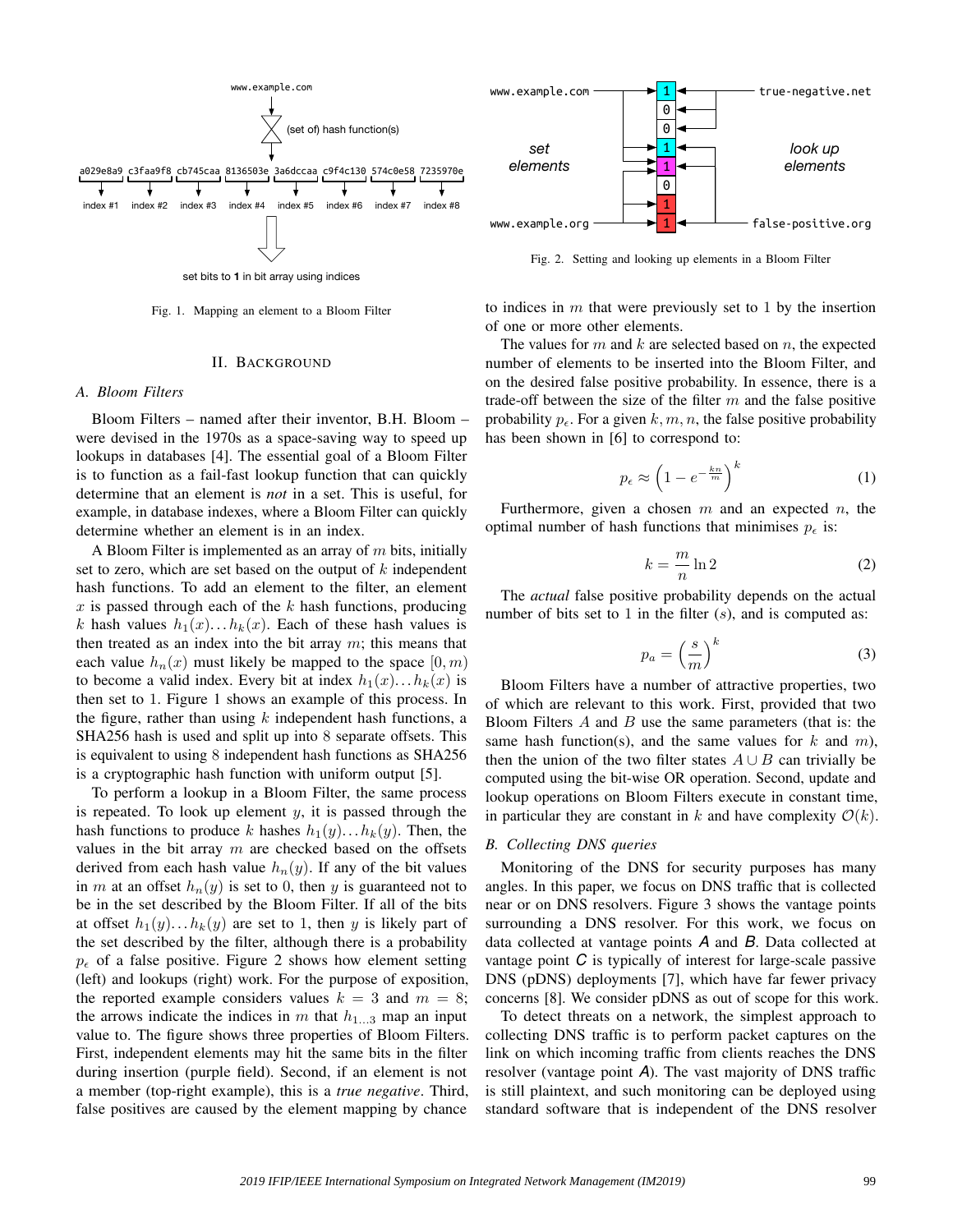

Fig. 3. Monitoring vantage points around a DNS resolver

implementation. This is changing with the standardization of DNS-over-TLS [9], that would make data collection from vantage point A impossible<sup>1</sup>. On the other hand, many DNS resolver implementations support direct collection of DNS query data from the running resolver software through the so-called dnstap interface<sup>2</sup> (vantage point *B*). This interface always outputs packets in cleartext.

Inspection of DNS queries from clients for security purposes roughly has two purposes. First, the detection of new types of threats, such as new botnets. The second purpose is signaturebased detection of pre-identified threats. The work in this paper focuses on the second; based on pre-identified indicators of compromise (IoCs) in the form of domain names, DNSBLOOM identifies past and ongoing threats in a network.

### *C. Related Work*

Numerous commercial solutions exist in the domain of signature-based threat detection from DNS data; academic work in this space almost exclusively focuses on the detection of new types of threats based on DNS traffic [10].

Focusing on the use of Bloom Filters in the network space, early work by Broder and Mitzenmacher [11] provides a survey of the use of Bloom Filters, focusing on performance improvements in network applications. A more recent survey by Geravand and Ahmadi [12] looks at the application of Bloom Filters for network security purposes. Much of the work surveyed in their paper focuses on the use of Bloom Filters to perform efficient data lookups. Some work, though, specifically uses Bloom Filters as a privacy-enhancing method, for example in the context of anonymous routing and packetbased attack attribution. A representative example is work by Zhu and Mutka [13], that uses Bloom Filters to enhance privacy for instant messaging notification.

With respect to attack detection, Bloom Filters have been used as a means to more efficiently detect DNS amplification DDoS attacks. Sun et al. [14] propose a system that uses Bloom Filters to efficiently match DNS queries to responses. Their approach leverages the assumption that valid DNS traffic consists of matching query/response pairs, and that traffic that only contains responses is anomalous and indicative of an attack.

<sup>1</sup>For public DNS-over-TLS services, see https://dnsprivacy.org/. <sup>2</sup>http://dnstap.info/

Di Paola and Lombardo [15] propose a simplified approach (compared to Sun et al.) for detecting DNS amplification attacks, with a lower false positive rate, due to the use of different filter parameters. Bloom Filters have also been used to enhance the performance and memory footprint of signaturebased spam filtering, for example by Yan and Cho [16].

More specific to DNS, the popular open source PowerDNS Recursor resolver implementation uses a Bloom Filter to track newly observed domains<sup>3</sup>. Tracking such domains can, for example, help detect phishing and spam e-mails, as these often use "fresh" domains directly after they have been registered in the DNS (and thus have likely not been observed on resolvers before they are used for a spam run) [17].

Finally, as we will also discuss later on, Bloom Filters are not themselves immune to attacks. Gerbet et al. [5] describe various types of attacks on Bloom Filters that aim, for example, to oversaturate filters to artificially raise the probability of a false positive. Their work also explains how implementers can design their systems to be more resilient against the attacks discussed in the paper.

## III. APPROACH

## *A. Goals and Challenges*

With DNSBLOOM we want to operationalise tracking of DNS query information without compromising on user security by infringing the confidentiality of highly privacy-sensitive user information [1], [18]. Before specifying this goal in more detail, we should first consider *why* we wish to track this information over time. As stated above, knowledge of DNS queries that occurred in the past can prove useful if a new indicator of compromise is discovered (in other words: a new domain name is associated with malicious activity). A query log can be used to see if this query name has already been observed on the network, indicating, for example, that some host has been infected, or some users clicked on suspicious links in a phishing e-mail. Consider, for example, the outbreak of the WannaCry ransomware in 2017 [19]. Months after this ransomware was first observed, and only after a massive outbreak, a security researcher discovered that a very specific DNS query that the ransomware performed was actually a socalled 'kill switch' [20]. Using a log of past queries, network administrators could have detected past activity related to this ransomware by looking for the kill-switch domain in their logs.

The question we ask is how can we do this *without* collecting massive amounts of otherwise privacy-sensitive data from the users? Ideally, we would still like to retain useful information to make strategic and tactical decisions such as: should network administrators search for, or start monitoring for a particular new threat? Or: when was an IoC associated with a high profile threat first observed, and in which parts of the network?

More specifically, we identify the following six goals:

*G1* Log DNS queries over potentially long periods of time.

*G2* Avoid storing personally identifiable information (PII).

<sup>3</sup>See https://doc.powerdns.com/recursor/settings.html under new-domaintracking.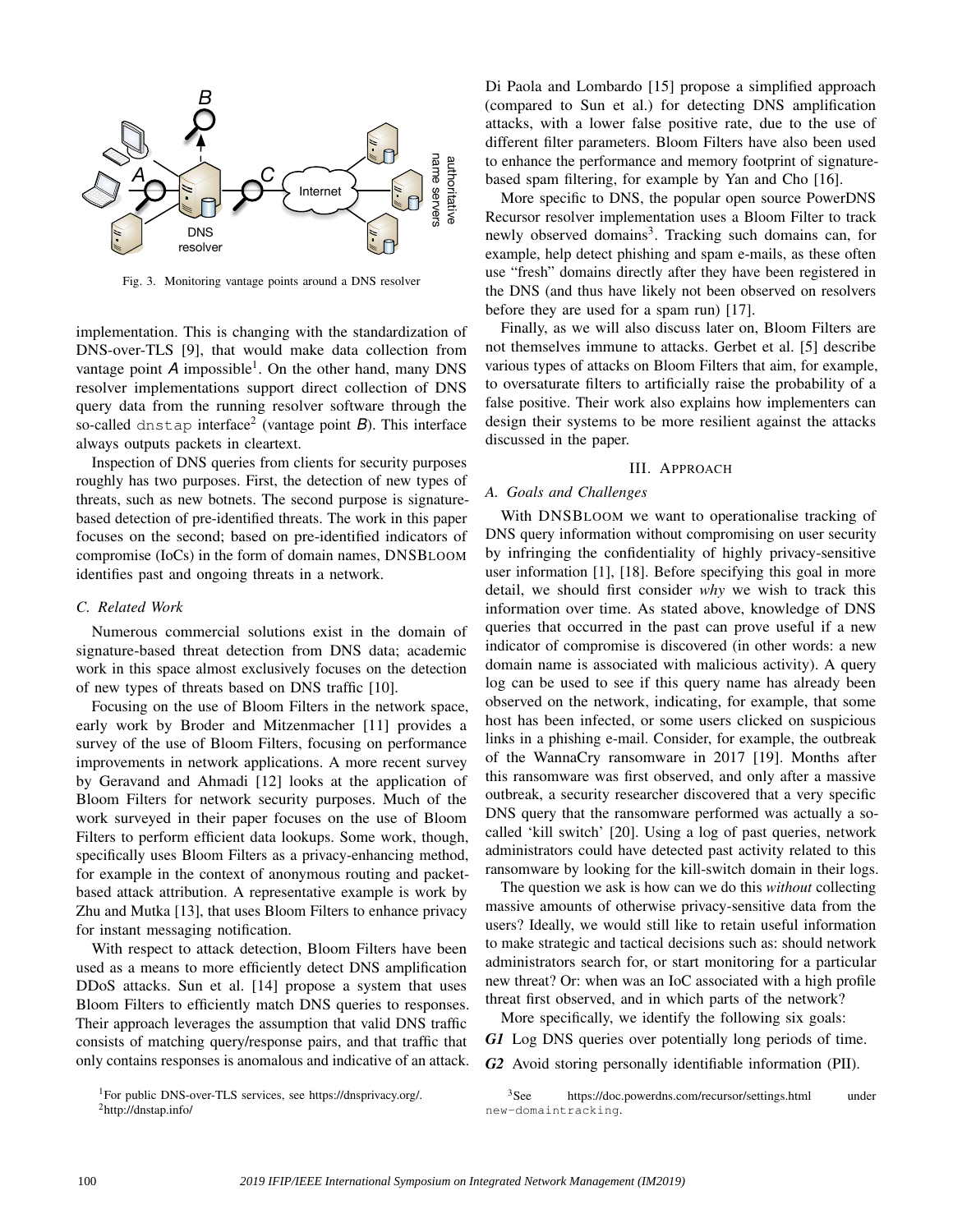

Fig. 4. Overview of DNSBLOOM's architecture

- *G3* Efficiently store and query logged data.
- *G4* Determine the approximate time a query was observed.
- *G5* Distinguish between queries made by clients from different network segments.
- *G6* Aggregate historic data.

Bloom Filters provide a natural fit to match these goals. In particular, Bloom Filters can help us achieve most of the goals stated above because they:

- Can efficiently store an arbitrary number of items if their parameters are dimensioned correctly (Goals *G1* and *G3*).
- Are not trivially enumerable, and do not store any recoverable version of the original data (Goal *G2*).
- Can be updated and queried in constant time (Goal *G3*).
- Can trivially be aggregated provided that the filters to be aggregated share the same parameters (Goal *G6*).

The other two goals (*G4* and *G5*) can trivially be implemented on top of Bloom Filters as discussed in Section III-B.

#### *B. Prototype*

To test our approach, we designed and implemented a prototype to meet the goals specified in the previous section. We called this prototype "DNSBLOOM". The prototype is based on an open source application to collect DNS queries in a Bloom Filter, called "HONAS". This application was initially internally developed at Tesorion<sup>4</sup> as a means to gather telemetry on threats for malware research purposes in a privacy-friendly way. The application was converted to open source with funding from SURFnet<sup>5</sup>, the National Research and Education Network in the Netherlands [21]. DNSBLOOM is based on HONAS and extends it to make it ready for deployment in an ISP context. In the remainder of this section, we discuss the design and implementation of DNSBLOOM.

Figure 4 shows an overview of the entire prototype. As the figure shows, the system consists of multiple applications. From left-to-right and top-to-bottom, the applications shown perform the following functions: honas-gather receives DNS queries from a running DNS resolver using the dnstap<sup>2</sup> interface, and records these in a Bloom Filter. A more

<sup>4</sup>https://tesorion.nl/en/

detailed description of this application is provided below. The honas-search application can be used to query stored Bloom Filters. As input, it takes a query formatted as a JSON object, the results of this query are also output as a JSON object. This makes the application simple to integrate in a web service or application. The honas-combine application can aggregate two stored Bloom Filters into a new filter that combines the data from both. Before performing the aggregation, it checks whether the filters have the same parameters so they can safely be combined. Finally, the honas-info application provides descriptive information about a filter, including the actual false positive rate  $p_a$ , based on the fill rate of the filter (see Equation 3).

The collector application honas-gather forms the core of DNSBLOOM. It implements a configurable Bloom Filter implementation, that allows the user to specify the filter parameters  $k$  and  $m$ . Rather than implementing  $k$  independent hash functions, honas-gather uses a SHA256 hash, from which it extracts  $k$  array indices. As mentioned before, this is functionally equivalent to using  $k$  different hash functions [5].

To assist in determining the correct parameters, honas-gather implements a dry-run mode, during which it monitors the number of distinct elements  $n$ inserted into the filter. To estimate this number, we use the HyperLogLog++ algorithm [22]. The application has been designed to start a new Bloom Filter at regular, configurable intervals. By default, it will start a new filter every hour. The dry-run process determines  $n$  on an hourly basis. In addition to this, to facilitate goal *G6* (aggregating historic data), it also determines *n* on a daily basis. Recall that Bloom Filters can only be aggregated into a single filter if all filters use the same parameters. Given that aggregation increases the probability of a false positive, the dry-run also reports the daily count for  $n$ . Thus, if we aggregate hourly filters into a single daily filter, we can still guarantee a reasonable false positive probability if we configure  $k$  and  $m$  based on the aggregate value for  $n$  over an entire day. During the dry-run process honas-gather outputs the hourly and daily maximum values for  $n$ , and provides recommendations for configuring m and k for  $p_e$ values of  $10^{-3}$ ,  $10^{-4}$  and  $10^{-5}$ . In the prototype, these recommendations are based on the observed  $n$ , rounded up to the nearest 100,000 and with an added 10% extra margin.

Once the application is configured, it can start collecting data. Rather than just storing the query names observed in DNS queries, honas-gather also stores the individual labels in a DNS query name (except for the top-level domain) and stores the full second-level domain name. The reason we do this is to facilitate detection of more complex indicators of compromise. For example: take malware that uses a socalled Domain Generation Algorithm (DGA), that generates seemingly random domain names for command-and-control servers. The DGA-generated parts of the domain name may occur in different places in a domain name [23]. If we want to be able to detect these, we also need to be able to search for individual labels of a domain name in the Bloom Filter.

Finally, to satisfy goal *G5* our prototype implementation has

<sup>5</sup>https://www.surf.nl/en/about-surf/subsidiaries/surfnet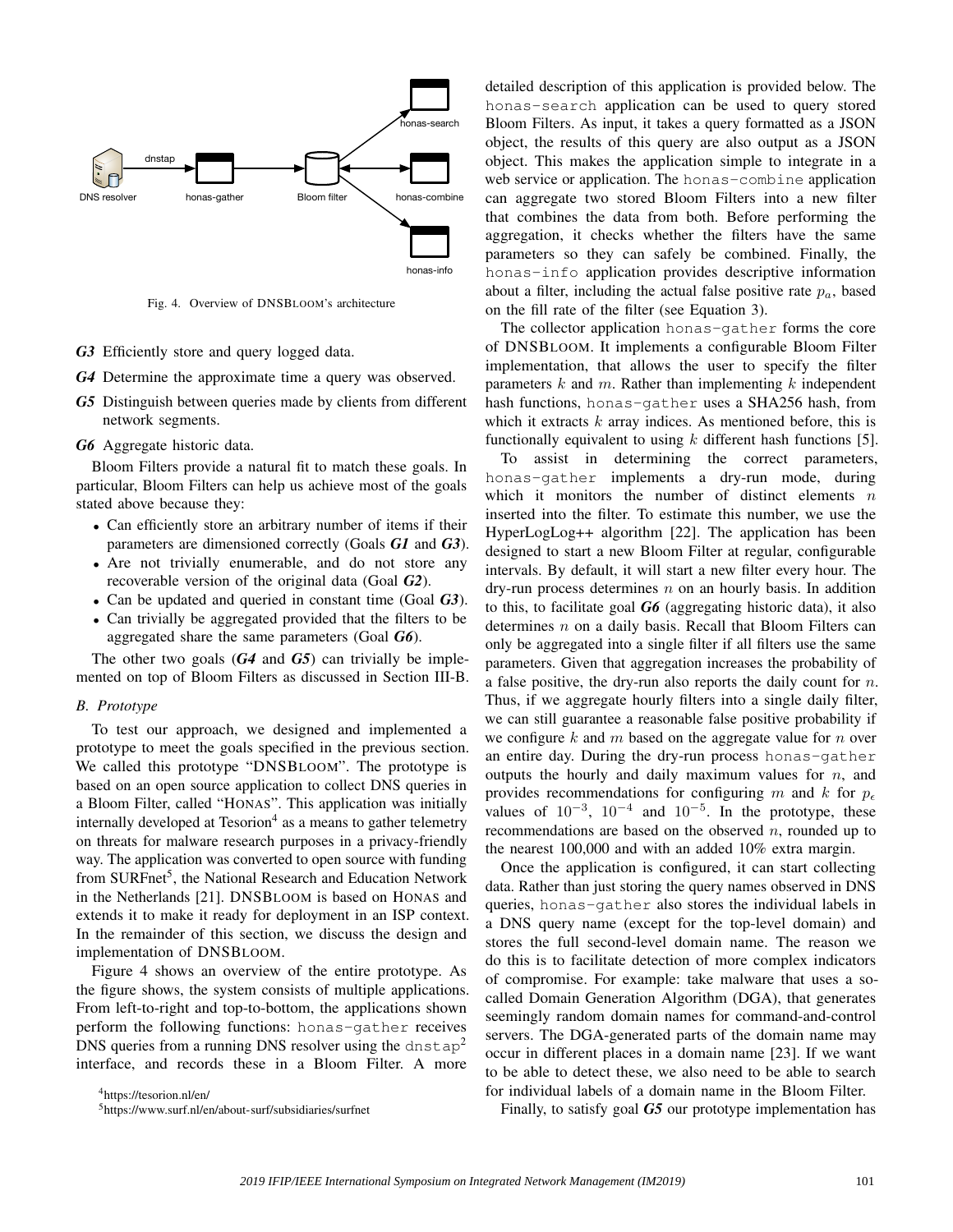TABLE I EXAMPLE OF DATA INSERTED INTO A BLOOM FILTER



Fig. 5. SURFnet DNS resolver traffic during validation

functionality to map queries from certain IPv4 or IPv6 network prefixes to organisational entities. It does this by matching source IP addresses in incoming queries. The entity that a query is mapped to is then pre-pended to all of the data that is inserted into the filter. For example, Table I shows what information is added to the Bloom Filter if a query for evil.domain.com arrives from a prefix that is mapped to 'Organisation A'. As the table shows, the fully qualified domain name (FQDN), secondlevel domain (SLD) and labels are added directly, and with the entity name prefixed. The direct entry can be used to perform a fail-fast lookup, for instance, if many different entities exist in the network, to prevent having to perform a lookup for every entity all the time. To meet goal *G4*, our prototype cannot simply link queries with timestamps as this association is lost in the Bloom filter; instead, DNSBLOOM aggregates queries in time slots of predefined length that provide an approximate indication of time of occurrence.

## IV. VALIDATION

In order to validate our approach, we deployed the DNS-BLOOM prototype at SURFnet, which operates production DNS resolvers for the higher education and research sector in the Netherlands. Our prototype relied on data from all of SURFnet's production resolvers, which on average see in the order of 5,000 to 10,000 queries per second at peak times and roughly 200,000 unique client IPs per day. Thus, our validation environment is likely comparable to a medium-size ISP. We evaluated the performance of the prototype over a period spanning three weeks, from July 1<sup>st</sup> to July 23<sup>rd</sup>, 2018. Figure 5 shows the average query load over the validation period. Note that the academic summer holiday starts in early July, hence the slow decline in query load.

As discussed in Section III-B, we first needed to determine suitable parameters  $k$  and  $m$  to configure our Bloom Filter. In order to do this, we ran the prototype in dry-run mode for one week. We ended up picking  $k = 10$  and  $m \approx 491$  Mbits to get an estimated  $p_e$  of  $10^{-3}$  (in other words: a false positive



Fig. 6. Observations for  $n$  per hour vs. per day

probability of 1 in 1,000). We used the daily estimate for  $n$ , because as Figure 6 shows, the number of distinct queries is significantly higher when aggregated over a whole day.

## *A. Scenarios*

In order to evaluate the performance of the prototype, we defined three test scenarios. Ethical and privacy implications of the data collection are discussed in Section V. All three scenarios reflect common threat detection situations encountered by security personnel at SURFnet.

Scenario 1: Booters — Our first scenario concerns socalled *Booters*. These are websites that provide DDoS attack capabilities on demand, allegedly to enable their users to 'stresstest' their own network [24]. Since 2012, SURFnet observes an increasing trend of (often young) students using Booters to attack their schools, for example to disrupt online teaching or exams. Because of the severity of this problem, SURFnet is interested in learning more about Booter attacks. As they suspect these attacks to be inside jobs, SURFnet's privacy officer gave permission to monitor for DNS queries specific to Booter websites, based on a blacklist of Booters [25]. Then, if an (attempted) attack is observed, the query logs could be consulted to check if a DNS query for a Booter was observed on the school under attack around the time of said attack.

Scenario 2: Spam filtering — The second scenario looks at spam filtering. SURFnet runs a spam filtering service for its constituency, which processes roughly 10 million mails per day. One of the key functions of this service is to check the IP addresses of mail-sending hosts against IP blacklists. These blacklists contain IPs that in some form have been associated with spam operations. As ground truth, we receive a daily list of blacklist hits (that is: sending IP addresses that appeared on one or more blacklists), and check for DNS queries of the reverse DNS names associated with these IPs. Since SURFnet's mail filtering service uses the same DNS resolvers used by DNSBLOOM, we expect to observe these queries. In addition to this, we also expect to observe queries for these blacklisted IPs from other clients on the network, e.g., from universities or other institutions that run their own mail service and do not rely on SURFnet's spam filtering.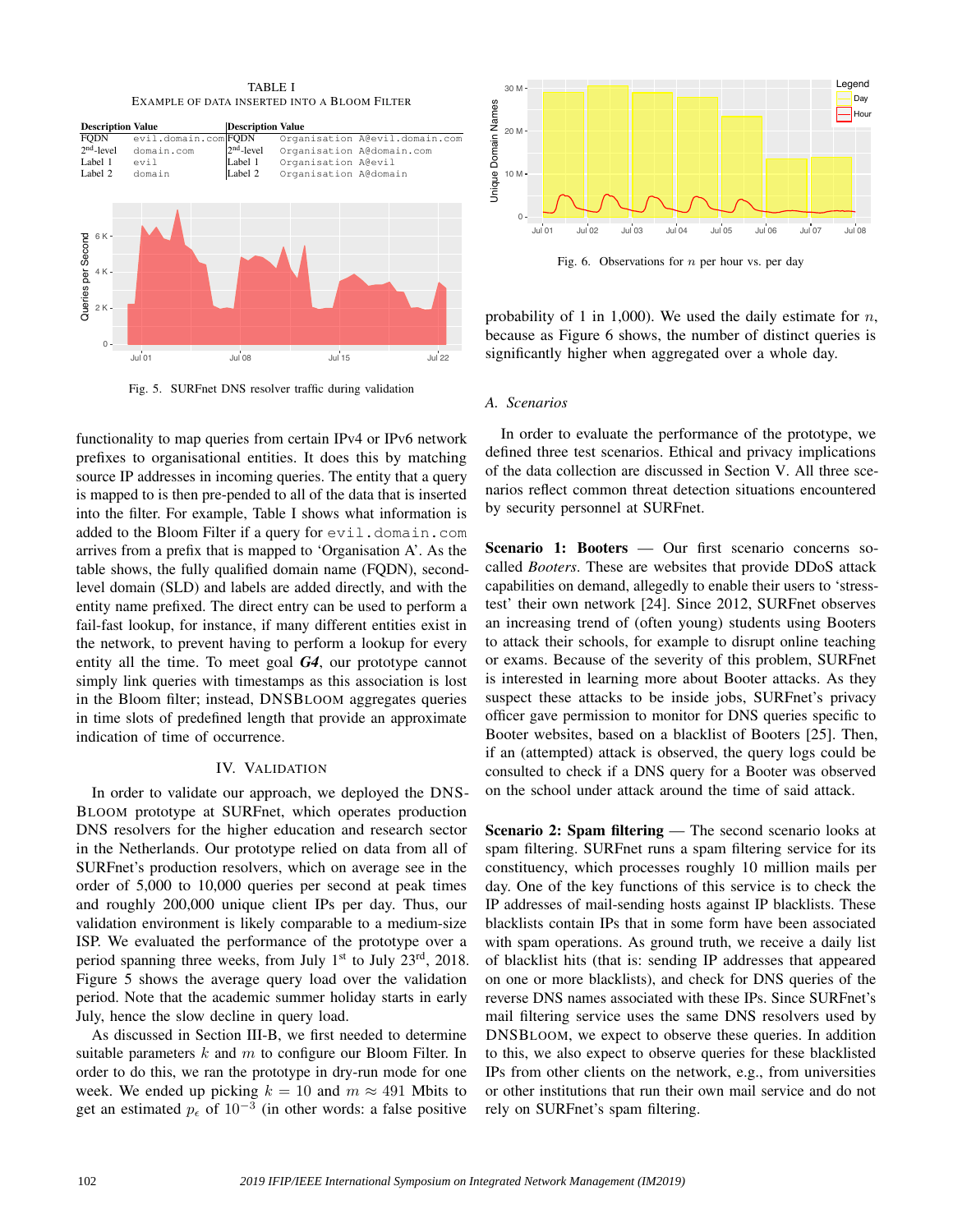

Fig. 7. Actual expected false positive probability  $(p_a)$  of 24h Bloom Filters



Fig. 8. Actual expected false positive probability  $(p_a)$  of hourly Bloom Filters

Scenario 3: National Detection Network — Our third, and final scenario concerns the so-called National Detection Network (NDN) [26]. This is a collaboration between the Dutch National Cyber Security Centre and key players in important sectors of Dutch society. The goal of NDN is sharing of high-profile indicators-of-compromise. In the NDN, these IoCs are shared through a Malware Information Sharing Platform (MISP) [27]. Many of the IoCs in the MISP contain threats that can be identified based on domain names. Up until now, SURFnet has not been able to use this information, though, as recording all DNS traffic to its resolvers simply to detect potential IoCs from the NDN was deemed too privacy-invasive. In this final scenario, we use DNSBLOOM to detect threats shared through the NDN MISP. To also collect ground truth in this scenario, we use a simple process. We first look for threats that re-occur in multiple Bloom Filters (over multiple hours). Then, we check the associated threat in the MISP, to see if the threat is serious. If it is, we then start specific monitoring for queries associated with this threat, as SURFnet's privacy policy allows such monitoring for network security purposes.

## *B. Results*

We first focus on the performance of the Bloom Filters. Starting with CPU workload, during the validation phase our prototype collected data from three operational DNS resolvers and never exceeded a single-core CPU load of 10%. Based on this, we argue that it is perfectly feasible to run DNSBLOOM as a side process directly on the DNS resolver. Recall that – just like insertions – lookups can be performed in constant time  $\mathcal{O}(k)$ , this means that we expect lookup performance to be similar to insertion performance. Indeed, an unoptimised test run that loads the Bloom filter from disk for every run takes an average of 1.3 seconds to perform 230,000 lookups over 1,000 runs.



Fig. 9. Booter queries grouped per type of institution on SURFnet's network

We also checked the actual false positive rate for Bloom Filters aggregated per day. Recall our target  $p_{\epsilon}$  was  $10^{-3}$  for daily aggregate filters. As Figure 7 shows, during the validation the expected false positive rate for daily aggregate Bloom Filters stayed well below this target. Given that the hourly filters need to use the same parameters in order for aggregation to be possible, the  $p_a$  is much lower for the individual hourly filters, as illustrated by Figure 8. This means that the estimation process during the dry-run of the prototype performed well and accurately suggested values for  $k$  and  $m$ . We do observe a gradual decrease in the actual false positive probability  $p_a$  over time. This is likely due to the decrease in query volume, also observed in Figure 5. While this implies a *lower* probability of a false positive, thus increasing the reliability of lookups, a  $p_a$  that is far below the target can also lead to wasteful use of storage space, as the filter size  $m$  could have been smaller.

Scenario 1 — To evaluate how the Bloom Filters performed in the Booter scenario, we systematically checked every Bloom Filter collected over the validation period for queries to domain names on the Booter blacklist [25]. Then, to verify that DNSBLOOM performed as expected, we used the separate query log that directly recorded DNS queries containing names on the Booter blacklist against the detections made using DNSBLOOM. Over the validation period, we observed 103 queries for Booter domains, both in the ground truth and in the Bloom Filters. Moreover, we did not observe any false positives when querying the Bloom Filters. That is: even though we queried the Bloom Filters for the presence of queries for the full Booter blacklist, the hits reported exactly matched the ground truth. This is likely due to the very low false positive probability of the hourly Bloom Filters (Figure 8).

To illustrate what more can be done with the query data from the Bloom Filters, we mapped the Booter queries observed during the validation window to specific types of connected institutions<sup>6</sup> on the SURFnet network. Figure 9 shows the result of this mapping. It is clear that the majority of Booter queries chiefly come from one type (A) of institution on the network. Because of the sensitive nature of this information, we have chosen not to identify specific sectors of SURFnet's constituency in this paper.

<sup>6</sup>E.g. universities, research institutes, vocational education, etc.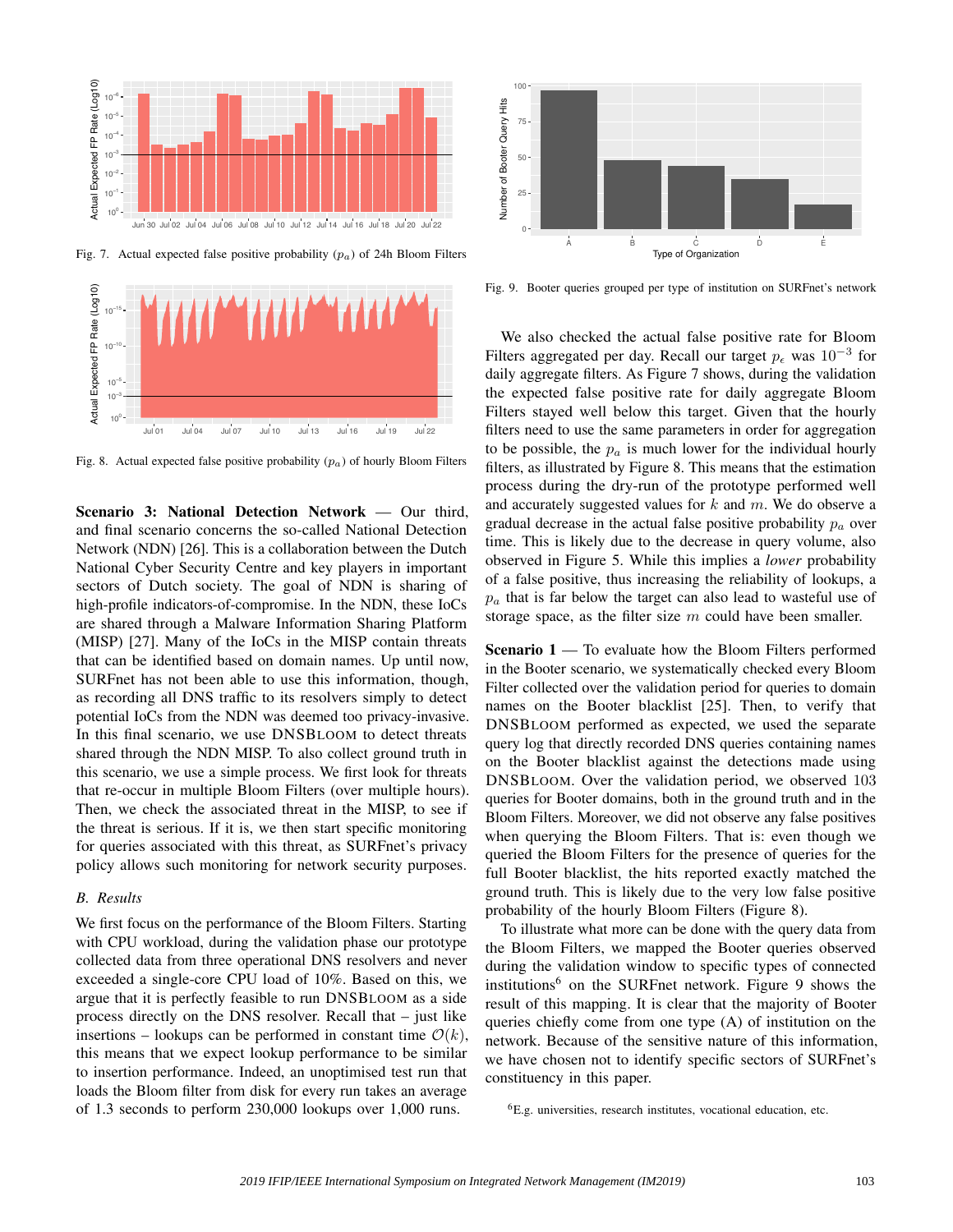**Scenario 2** — In the spam filtering case, the number of IP blacklist hits received from the mail filtering service varied between ten and fifteen thousand IPs per day. For each address on this list, we checked if the corresponding reverse DNS name was present in the Bloom Filters. We were surprised to find a slight discrepancy, with up to 4% of IPs not showing up in the Bloom Filters. Further investigation showed that this was likely due to two reasons. First, the mail filtering service uses one additional DNS resolver for which we were not storing data in the Bloom Filters; this means we likely missed some reverse DNS queries. Second, each processing host of the mail filtering service also runs a local DNS resolver with a local cache, thus, some reverse DNS queries may have been answered from the local cache, and did not end up in the Bloom Filters. This limitation is something that needs to be considered especially in larger networks, where a setup with local DNS resolvers forwarding queries to more centralised systems is common.

We used the stored Bloom Filters to check if network segments belonging to connected institutions on the SURFnet network also sent reverse DNS requests for blacklisted IP addresses. This yielded a long list of hits, to which we applied the Pareto principle and examined those network segments responsible for 80% of the total number of observed hits. The institutions on those network segments run their own mail services, rather than relying on SURFnet's mail filtering service. Each of these institutions performed reverse DNS queries for between 2.4% and 13.1% of the IP blacklist hits from the mail filtering service. This suggests that there is a reasonable suspicion that the mail services for these institutions also interacted with the blacklisted IPs on the same day. While this is not necessarily directly useful information, the fact that it was possible to perform this analysis opens up other options that we will discuss in Section V.

**Scenario 3** — For the final scenario, monitoring threats from the MISP belonging to the National Detection Network (NDN), we used a two-stage process: we regularly exported the set of domain names associated with threats from the MISP and checked these domains against the Bloom Filter. Then, we inspected the set of hits and selected those that regularly occur in filters for different time periods. For those hits, we looked up the associated threat in the MISP, and if the threat was deemed to be sufficiently serious, we installed specific monitoring to look for actual DNS queries for these threats, to obtain ground truth. Over the validation period, we did this for five different threats. Comparison of the ground truth to the Bloom Filters showed that the detection works as expected and that the queries we observe in the ground truth also show up in the filters. We observed no false positives for the domains for which we had ground truth, again, likely because of the very low false positive rate for the hourly filters (Figure 8).

We want to highlight two particular aspects of this scenario. First, using the DNSBLOOM prototype, SURFnet was able to use the threat information from the NDN MISP for the first time to perform detections. This had previously not been done because inspecting and storing all DNS traffic to monitor for



Fig. 10. Daily number of unique threats detected based on NDN IoCs

these threats was deemed too large an invasion of user privacy. The fact that this is useful is illustrated by the number of unique threats we detected on a daily basis during the validation period, as shown in Figure 10. Second, during our validation the detection also proved to be directly operationally useful. One of the five threats we detected was the apparent presence of the WannaCry malware [19]. After we had installed specific monitoring for this threat, we found a single host querying the kill-switch domain at regular intervals. We notified SURFnet's incident response team, SURFcert, about this threat.

## V. DISCUSSION

The evaluation of the scenarios in the previous section demonstrates that DNSBLOOM performs well in practice. Our prototype was easily able to handle a production workload on a major research network, while requiring only modest resources. While performance was not a primary goal, it certainly makes the system more attractive for operators. The system also reliably performed detections matching the ground truth, without evidence of false positives. This does, of course, not guarantee that false positives will never occur in the future.

Our primary goal was to provide *privacy-friendly* threat intelligence based on DNS query data. We have demonstrated that using Bloom Filters, we can achieve this goal. This can make DNSBLOOM a valuable new tool for security professionals, especially considering increasingly strict privacy legislation, such as the European Union's GDPR [3]. While a full discussion of DNSBLOOM in the context of the GDPR is out of scope for this paper, we note that in informal discussions with SURFnet's legal and privacy department we learned that they believe the system provides sufficient privacy guarantees to be able to say that it does not store personally identifiable information (PII). As a consequence, restrictions on how long data can be stored – stemming from the GDPR – do not apply, and there is, in principle, no time limit to how long data can be retained. For threat intelligence, this can be incredibly valuable, as it allows security professionals to look back in time for recently discovered threats. We note that another benefit may be that the Bloom Filter data can be used for other purposes as well, such as for academic research. In times of the GDPR, it is becoming increasingly hard for network operators to share data with researchers. The Bloom Filters collected by DNSBLOOM, at least *can* be shared.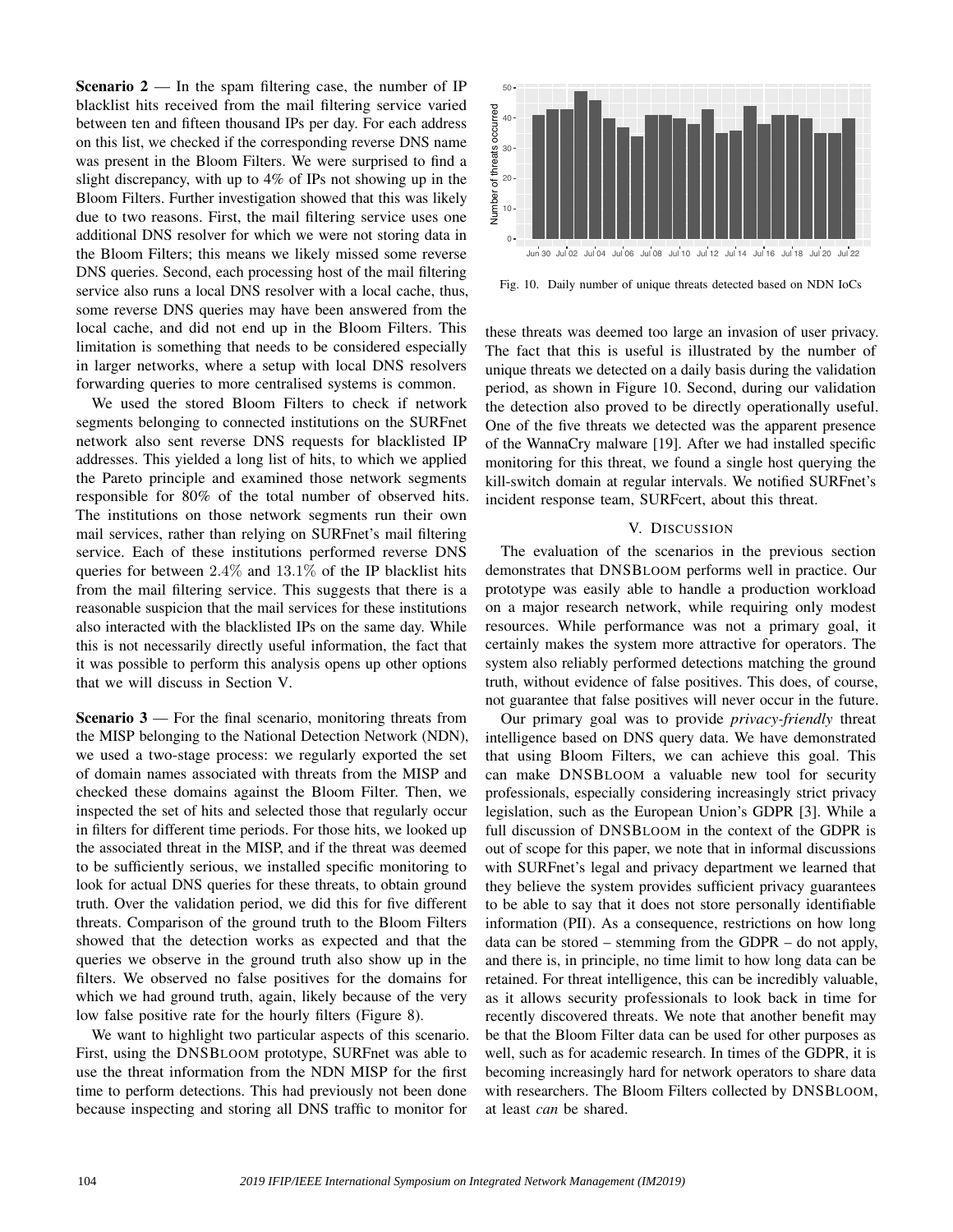Limitations — We note that our approach has limitations, that stem from our use of Bloom Filters. First, we have to deal with a small false positive probability when we check whether a query has been performed. Given that a hit in the Bloom Filter implies that an IoC has been triggered, and follow-up measures may be put in place based on such an observation, it is important to consider the possible adverse impact of a false positive. For example: a false positive for a serious IoC may cause an unwarranted wild goose chase that consumes valuable time of security staff. Second, while the use of Bloom Filters provides a significant privacy benefit, there is still a small privacy risk. If an operator has knowledge of a highly specific DNS query that is likely only performed by a specific person (for example, for a personal page that no one else visits), then it is still possible to track presence of this person on the network at certain time periods, based on this query being present in a Bloom Filter. We note though, that – under the condition that the filter contains data from multiple users – it is still impossible to then correlate this identifying query with any other queries performed by the user, as the Bloom Filters are not trivially enumerable. Third, in our current prototype, we use a single filter to store queries from all network segments. This introduces a risk that an attacker in a single network segment can perform a pollution or saturation attack [5] on the filter that then makes the entire filter unusable. If this is a real risk in a network in which DNSBLOOM is deployed, then a possible mitigation is to use separate Bloom Filters for different network segments. Effectively, this trades efficiency and storage space for the risk that a single user in a single network segment can render filters unusable. Finally, a current limitation of the prototype is that while it can confirm that a certain query was observed, it is not possible to say or estimate how many times that query was observed from a specific Bloom Filter. This issue can be overcome, though, for example through the use of a counting Bloom Filter [28].

Ethical Considerations — The goal of the DNSBLOOM system discussed in this paper is, of course, to obtain threat intelligence in a privacy-friendly manner. Yet to validate that our system works as designed, we needed ground truth in the form of direct logs of actual DNS queries. In order to do this in an ethical manner, we: 1) minimised the amount of ground truth we collected, 2) only collected ground truth if the existing privacy policy of the network where we collected data allowed such collection and 3) we deleted the privacy-sensitive query logs as soon as we completed our validation. We note that in actual operation, the standard formula (Equation 3) for estimating the false positive rate of a Bloom filter suffices. Thus, the performance in terms of false positive rate can be estimated in a GDPR-compliant manner when using DNSBLOOM in a production environment.

Open Source — In order for others to experiment with DNSBLOOM and to foster reproducibility of our research, we release our prototype under a permissive open source license<sup>7</sup>.

<sup>7</sup>https://github.com/SURFnet/honas

#### VI. CONCLUSIONS AND FUTURE WORK

Keeping track of the DNS queries performed by clients in a network is a valuable tool for security professionals to gain threat intelligence about the network. Yet simply logging all DNS queries is highly privacy-invasive, and it is highly doubtful if this is an acceptable practice in the age of increasingly strict privacy legislation, such as Europe's GDPR. Therefore, at the start of this work we asked ourselves: *can we track information about DNS queries without compromising on user privacy?* To answer this question, we presented DNSBLOOM, a system that leverages key properties of Bloom Filters, such as the fact the data entered into a Bloom Filter is not trivially enumerable, to provide privacy-friendly DNS-based threat intelligence. In addition to this, the attractive performance characteristics of Bloom Filters make DNSBLOOM fast and lightweight. Using three real-world scenarios that are examples of typical threat intelligence tasks performed by security professionals, we tested DNSBLOOM in practice, in a production setting on data from the DNS resolvers of a major global NREN. These tests show that DNSBLOOM is a promising approach that enables threat detection that could otherwise not be performed, because the alternative – directly logging DNS queries – is considered too great a violation of user privacy.

Future Work — a key next step for DNSBLOOM is to further develop the code to a production quality level, and to deploy it in production. This will allow for a longer period of evaluation, and will likely yield new applications of the technology. Possible future applications are, for example, to use the collected data in filters to study co-occurrence of queries, an approach that has already been used in other work (e.g. [29]) to detect entirely new threats. In terms of improving our prototype, one of the key features we are considering is automated tuning of filter parameters. As query loads change over time, it is hard to choose good filter parameters that guarantee a low false positive rate over long periods (unless a gross over-estimation is applied). While updates to filter parameters limit aggregation options, if they are not too frequent, a good balance can be struck between re-calibrating filter parameters and maintaining a sufficient capability to aggregate filters over hours or days. Finally, we note that while this work and previous work has shown the promising privacy-preserving properties of Bloom Filters, there is a need for a more formal analysis of the privacy guarantees that Bloom Filters can offer. Work by Bianchi et al. [30] provides a good starting point, but further study is warranted for systems such as DNSBLOOM.

### ACKNOWLEDGEMENTS

This work was funded by SURF, the Netherlands collaborative organisation for ICT in higher education and research. We thank Wim Biemolt, Bart Geesink and Remco Poortinga - van Wijnen, from SURFnet, for their valuable feedback on our work. We also thank the anonymous reviewers for their feedback.